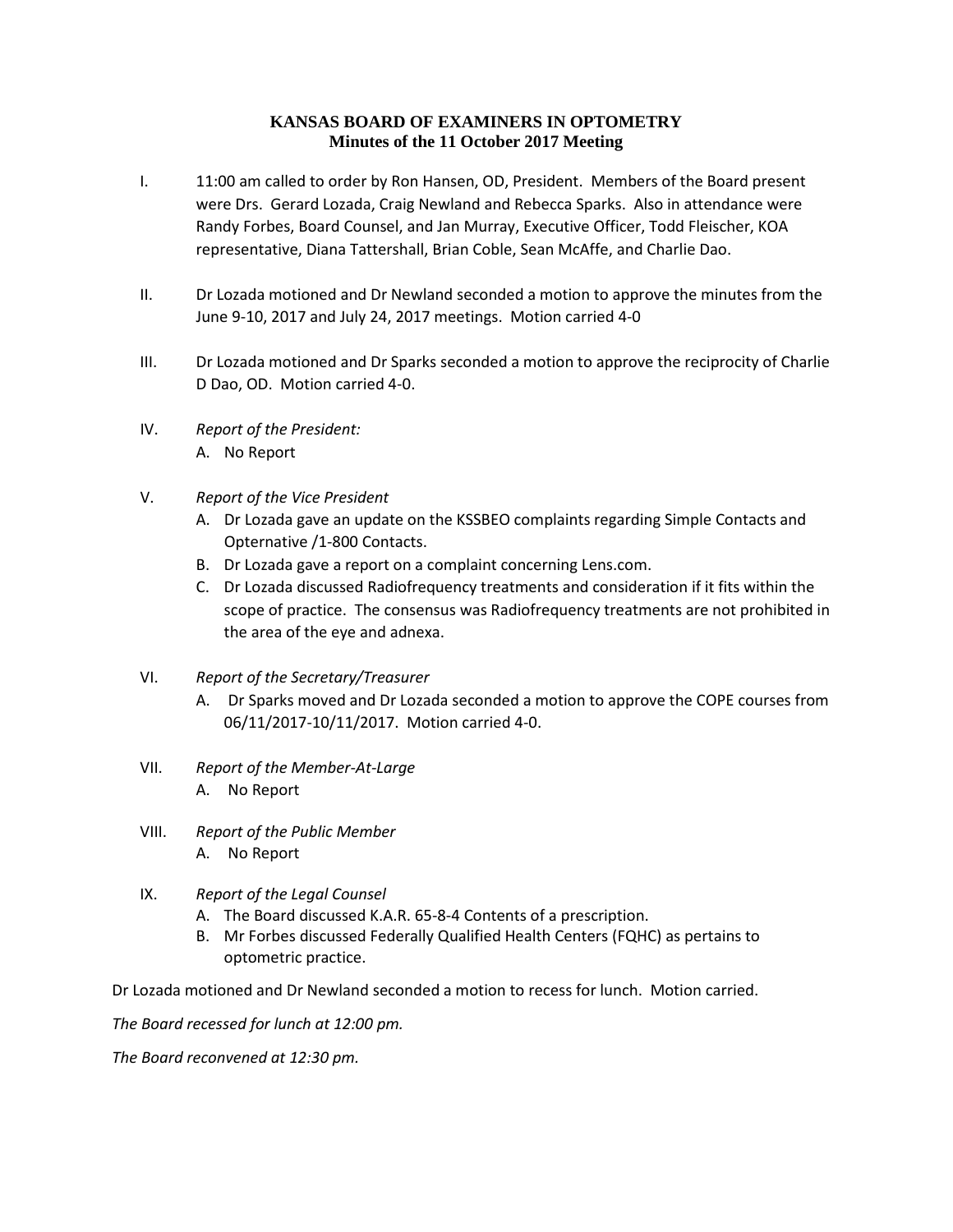Dr. Lozada moved to go into executive session to return to open session at 12:55 pm, the justification being to engage in discussions protected by the attorney-client privilege and the topic being potential litigation. The motion was seconded by Dr. Sparks. The motion passed.

*The Board adjourned into executive session at 12:35pm.* 

*The Board reconvened at 12:55 pm.*

X. *Hearing on Application for Reinstatement* A. The Board held a hearing on the application for reinstatement for Mindy Abbey.

The Board moved and seconded a motion to reinstate Mindy Abbey if the following conditions were met:

- 1. Continuing education hours (from the time the license was revoked) must be obtained in accordance with the standards for licensure in 2017.
- 2. Payment in full for required fees of \$500 per year since the license was revoked, plus \$450 renewal fee.
- 3. If Mindy Abbey seeks employment as an optometrist following the reinstatement of her license, her compensation will be either salaried or hourly only. No commission or production-based compensation will be allowed.

Motion carried 3-1.

XI. *Adjudicative Hearing* 

A. The Board held an adjudicative hearing for Michael Gordon, OD.

The Board motioned and seconded a motion to:

- 1. Dr Gordon's license will be suspended until further order of the Board
- 2. Within 30 days of the date of the order, Dr Gordon shall contact in writing each of the persons who were patients at the time he closed his practice advising them how and where to obtain copies of their medical records.
- 3. After he has completed the requirements, he may petition the Board to remove the suspended status from his license.

Motion carried 3-0 with Dr Sparks recusing herself.

- XII. *Report of the Executive Officer*
	- A. Dr Lozada motioned and Dr Sparks seconded a motion to approve the reciprocity of Boyd Gubler, OD. Motion carried 4-0.
	- B. Trade Names:
		- 1. Dr Lozada motioned and Dr Newland seconded a motion to approve the trade name of *Blue Valley Vision of Downtown OP*, Downtown Overland Park or 75<sup>th</sup> & Metcalf, Overland Park, KS for Evan Strong, OD and Jayme Fose, OD. Motion carried 4-0.
		- 2. Dr Newland motioned and Dr Sparks seconded a motion to not approve the trade name of *Ocular Diagnostics* (as being too broad) for Evan Strong, OD and Jayme Fose OD. Motion carried 4-0
		- 3. Dr Lozada motioned and Dr Newland seconded a motion to approve the trade name of *Salina Vision Care,* 2069 S Ohio, Salina, KS for Travis K Sharpe, OD and Sara Myers, OD. Motion carried 4-0.